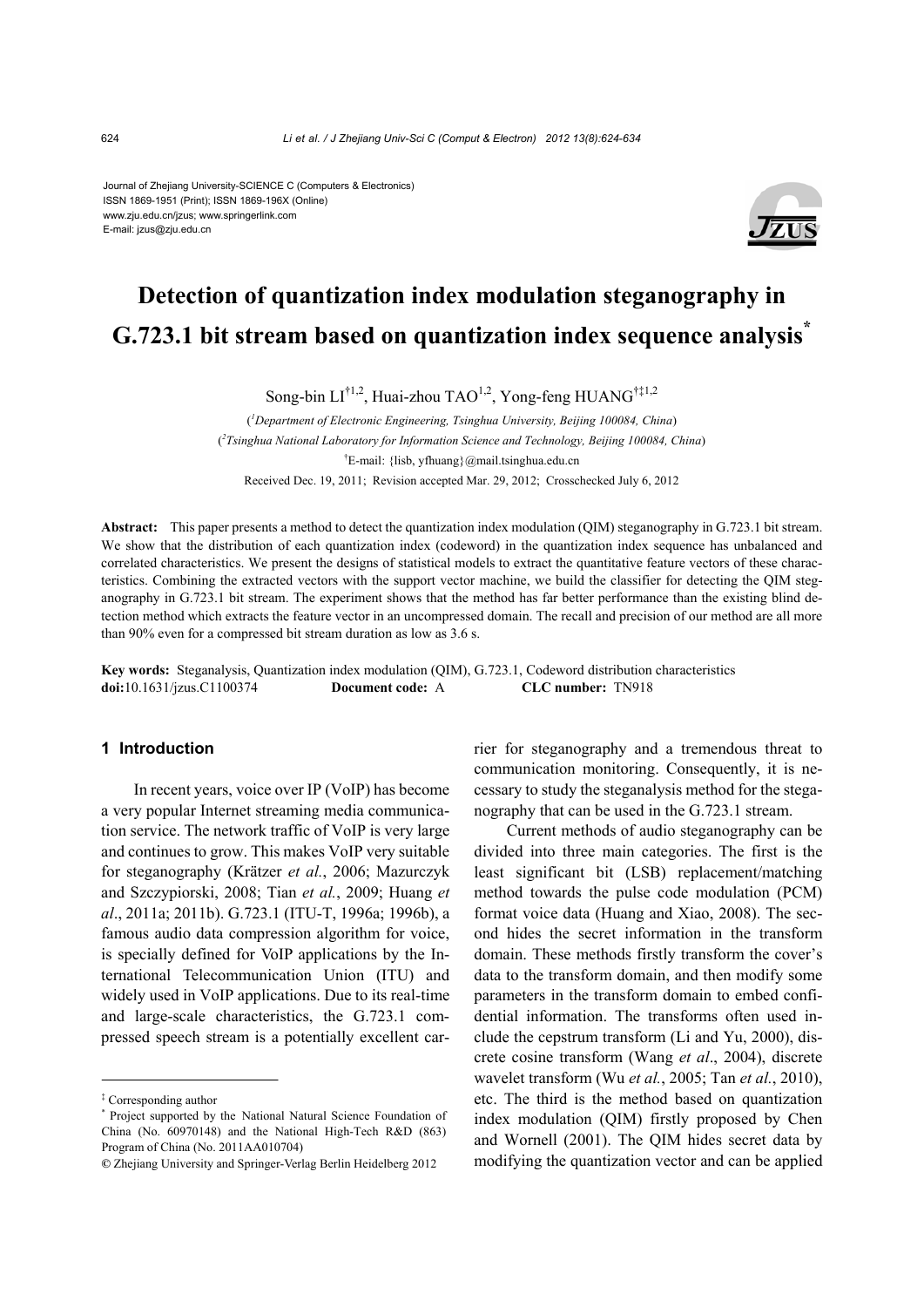to various digital media, such as audio, image, and video. It is very suitable for use in information hiding in the encoding process for media compression, especially for information hiding in low rate speech coding.

Recently, for information hiding in an instant low bit-rate speech stream, Xiao *et al.* (2008) proposed a novel codebook partition algorithm called the complementary neighbor vertex (CNV) algorithm to optimally divide the vector codebook into two sub-codebooks required by QIM embedding. This method is referred to as CNV-QIM steganography. CNV-QIM steganography reduces the distortion of voice signal to the minimum in comparison with other codebook division methods (Lu *et al*., 2005; Wang *et al*., 2007). This makes the hiding more difficult to detect. It is one of the current most advanced information hiding methods in the low bit-rate compressed voice stream and can be applied to information hiding in the G.723.1 compressed voice stream. Therefore, in this paper, we focus on detecting the CNV-QIM steganography. For information on methods of detecting the LSB replacement/matching and transform domain steganography, the reader is referred to the methods as presented by Avcibas (2006), Liu *et al*. (2009), and Huang *et al*. (2011a; 2011b).

There has been some research into QIM information hiding methods, but these studies mainly focus on the image as a carrier. For example, Hafiz (2008) found that embedding confidential information using QIM increased the irregularity (randomness) of the quantitative image. By using the 'approximate entropy' to quantify the irregularity of the observed images, this method can distinguish the 'cover' or 'stego' image. Another steganalysis method proposed by Hafiz *et al*. (2008) is similar to above work; however, the former uses the kernel density estimate (KDE) to measure the local irregularity. Recently, Hafiz (2010) found that the QIM hiding introduces a very strong disturbance of local correlation into the 'cover' image, and the detection of QIM embedding is achieved by introducing the gamma distribution to model the disturbance. Furthermore, Wu *et al*. (2009) showed that the QIM embedding disrupts the value of image pixels and the histogram of its discrete cosine transform (DCT) coefficients, and gave a formula that depicts the relationship between changes of the histogram and length

of the embedded confidential information. According to the formula, the method can estimate the embedding rate.

Obviously, all the above methods for detecting QIM steganography take advantage of the significant change of the statistical characteristics of the image caused by QIM embedding. Similarly, if we can identify the significant change characteristics of the G.723.1 speech stream caused by the QIM steganography proposed by Xiao *et al*. (2008), then we can construct its steganalysis method.

## **2 Changes of the quantization index sequence caused by QIM steganography**

G.723.1 speech codec is based on the linear predictive coding (LPC) model, which uses an LPC filter to analyze and synthesize acoustic signals in the encoding and decoding endpoints. The LPC filter can be described as follows:

$$
H(z) = 1 / \left(1 - \sum_{i=1}^{p} a_i z^{-i}\right),
$$
 (1)

where  $a_i$  is the *i*th order coefficient of the LPC filter. The short time stationary nature of the voice signal requires the entire signal sample be divided into frames and the LPC filter's coefficients are then computed for each frame.

In speech coding, the LPC filter's coefficients of each frame are first computed and converted to line spectrum frequency (LSF) coefficients. Subsequently, the LSF coefficients are encoded using vector quantization (VQ). G.723.1 adopts split VQ and uses three split vectors to quantify the LSF coefficients. Assume that the split vectors are  $f_1$ ,  $f_2$ , and  $f_3$ , and each  $f_i$  corresponds to a codebook  $L_i$  ( $i=1, 2, 3$ ) with a codeword (quantization index) space  $\{c_i^1, c_i^2, ..., c_i^{|L_i|}\}.$ VQ is the process of choosing the most optimal vector index  $c_i^k$  ( $1 \le k \le |L_i|$ ) for each split vector  $f_i$  from codebook *Li* to make the quantization distortion minimum according to LSF coefficients. After VQ, the LSF coefficients are represented as a complex codeword  $C = (c_1^k, c_2^m, c_3^l)$ , where  $c_1^k, c_2^m$ , and  $c_3^l$  are the codewords selected from codebooks  $L_1, L_2$ , and  $L_3$ , respectively.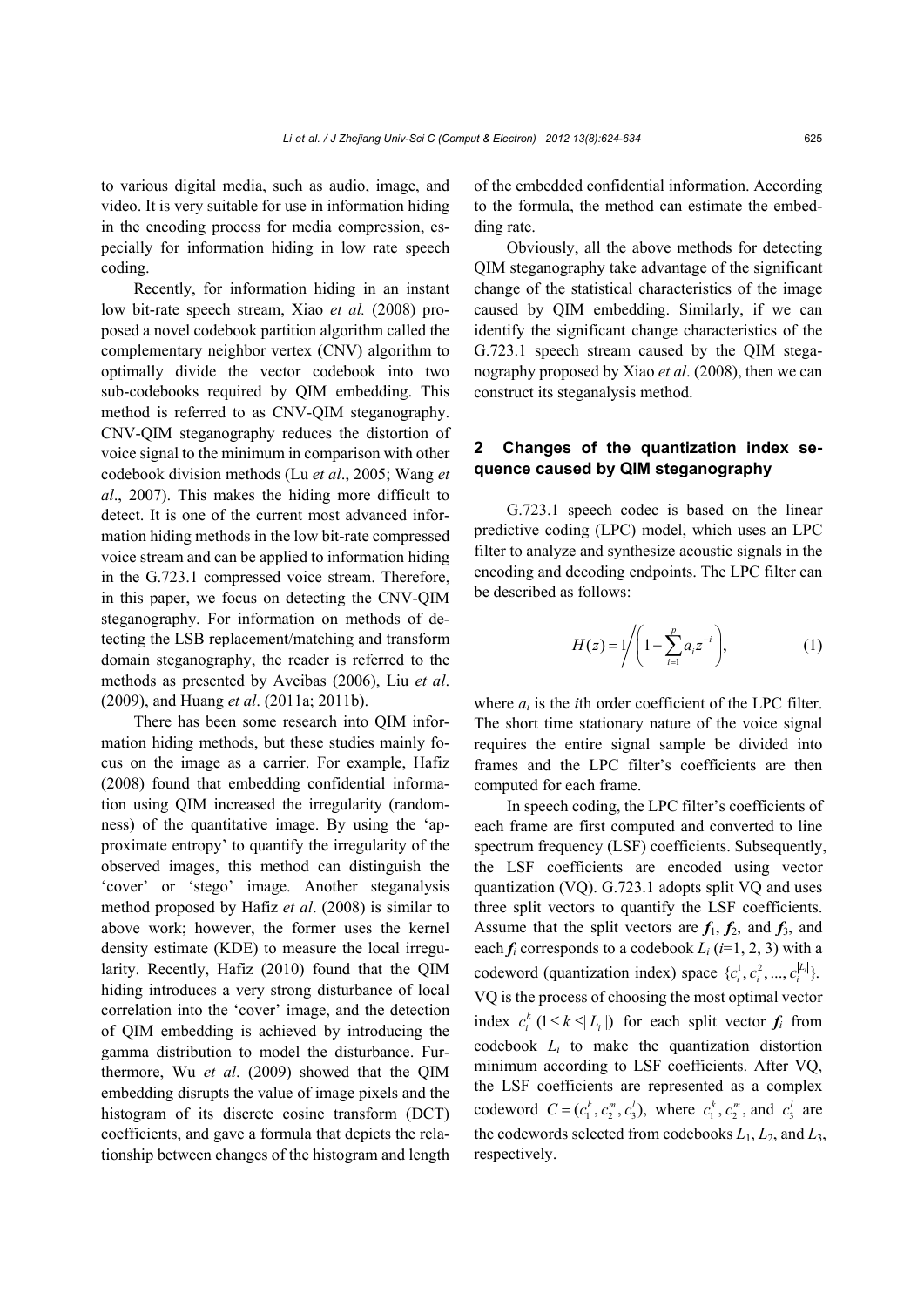The QIM steganography hides the secret data during the VQ process. If one codeword is selected then one secret bit can be embedded. Taking the embedded process based on  $L_1$  as an example, the CNV-QIM steganography (Xiao *et al*., 2008) firstly partitions  $L_1$  into two sub-codebooks  $L_1^1$  and  $L_1^2$ using the CNV algorithm, where  $L_1^1$  and  $L_1^2$  both contain  $|L_1|/2$  vector indices and satisfy

$$
L_1^1 \cap L_1^2 = \emptyset, \quad L_1^1 \cup L_1^2 = L_1. \tag{2}
$$

The CNV algorithm can guarantee that each codeword and its most nearest codeword in *L*1 belong to different sub-codebooks. Thus, the additional signal distortion caused by QIM embedding would be minimal in comparison with other division methods. Upon the completion of partition, labels of '0' and '1' will be assigned to  $L_1^1$  and  $L_1^2$ , respectively. When a secret bit is embedded, only the corresponding sub-codebook is used for codeword selecting. On the decoding side, the hidden bit is extracted through checking which sub-codebook the codeword belongs to.

According to the above analysis, there are three split vector sequences in the encoded speech bit stream containing *N* G.723.1 frames. Each split vector sequence  $F_i$  can be represented as follows:

$$
F_i = f_{i,1}, ..., f_{i,k}, ..., f_{i,N}, i = 1, 2, 3,
$$
 (3)

where  $f_{i,k}$  (*i*  $\in$  {1, 2, 3},  $k \in$  [1, *N*]) represents the *i*th split vector of frame  $k$  in the bit stream. After VQ,  $\vec{F}$ will be converted to quantization index sequence  $(QIS) S_i$  as

$$
S_i = c_{i,1}^h, \dots, c_{i,k}^u, \dots, c_{i,N}^m, \ i = 1, 2, 3,
$$
 (4)

where  $c_{i,k}^u$   $(i \in \{1, 2, 3\}, k \in [1, N], u \in [1, |L_i|])$  is the quantization index of  $f_{ik}$ .

The QIM steganography (Xiao *et al*., 2008) embeds the secret bits into the bit stream when  $f_{i,k}$ chooses the quantization index. As a result of each frame containing three split vectors, three secret bits can be hidden in each frame. Obviously, the QIM steganography will inevitably change the original quantization result, because the QIM steganography is able to convert the original quantization index  $c_{i,k}^h$ 

of  $f_{i,k}$  into  $c_{i,k}^u$  ( $u \neq h$ ). Therefore, the original QIS  $S_i$ of  $F_i$  will produce disturbance. Fig. 1 presents an example of the QIS disturbance. In this example, we firstly encode a speech segment with a duration of 3 s according to G.723.1 and obtain the 'cover' object. Secondly, we repeat the encoding process to obtain the 'stego' object using the QIM steganography (Xiao *et al.*, 2008). We extract the QIS  $S_1 = c_{1,1}^h, ..., c_{1,50}^u, ...,$ 

 $c_{1,100}$  from the encoded bit stream of the 'cover' and 'stego' objects. We show these two QIS in Fig. 1, and we can clearly view the difference between the original QIS and its steganography version; the QIM steganography significantly changes the quantization vector sequence. This disturbance of QIS is probable to change the distribution characteristics of the quantization index as well. Obviously, if these characteristics can be quantified then the disturbance in QIS can be measured. Taking advantage of this information, we can detect QIM steganography in G.723.1 bit stream.



**Fig. 1 Example of quantization index modulation (QIM) steganography disturbing the quantization index sequence (QIS) of the first split vector**

## **3 Statistical models of quantization index distribution characteristics**

According to acoustics of speech production, phoneme is the basic unit of human speech and is the pronunciation of one or several sequential letters (Thomas, 2002). When a person speaks, he/she continuously adjusts his/her articulators for a sequence of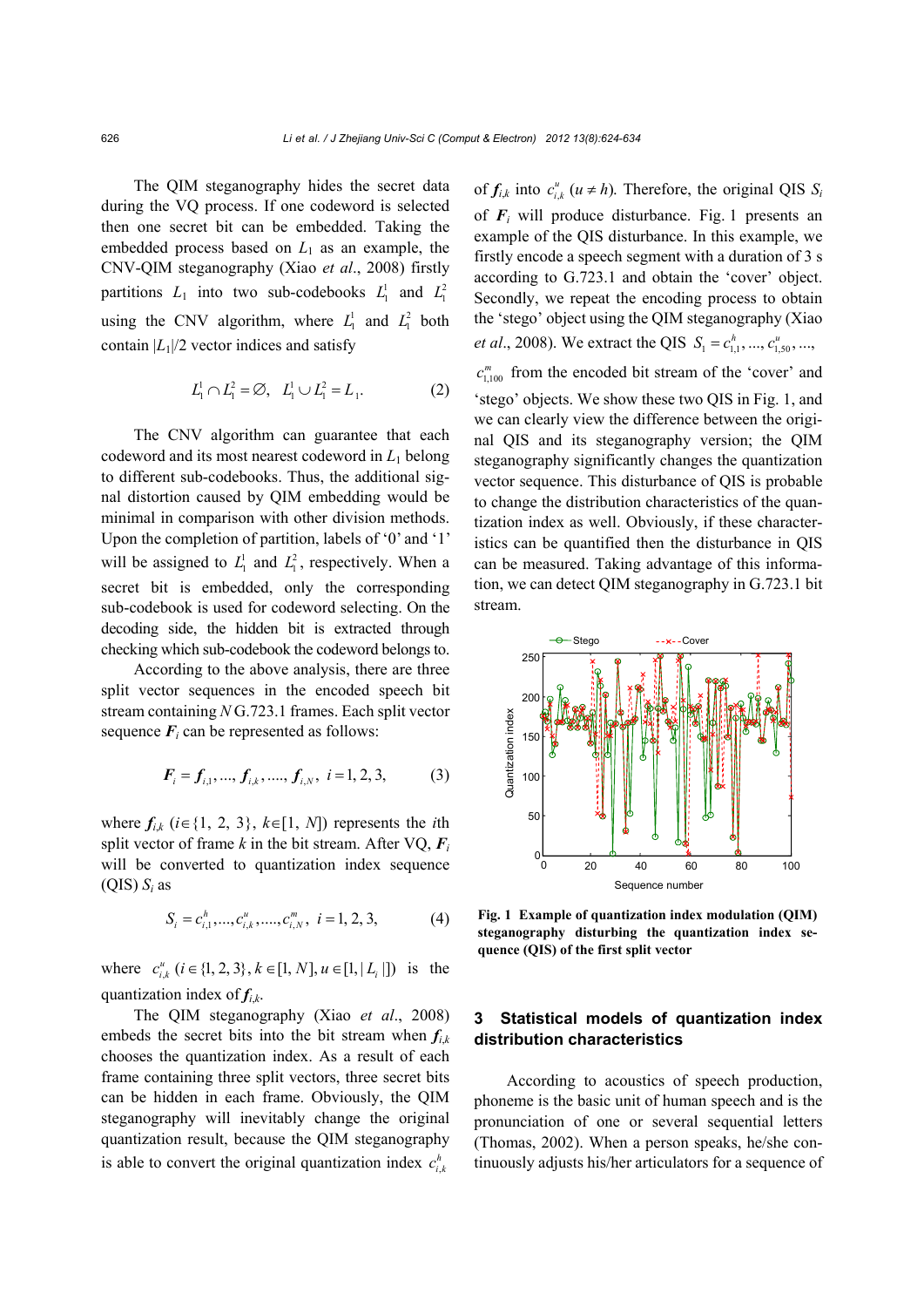phonemes. For example, the pronunciation of the English word 'shop' is composed of sounds of the phoneme 'sh', 'o', and 'p' (Fig. 2). Therefore, a speech can be viewed as a sequence of phonemes, and can be divided into multiple small segments, each of which corresponds to a phoneme. We refer to this as the speech phoneme composing model (SPCM). Fig. 2 shows the principle of the SPCM and Definition 1 gives its regular description.



**Fig. 2 Sketch map of the principle of speech phoneme composing model (SPCM) (taking 'shop' as an example)**

**Definition 1** Phoneme  $\rho_i$  is represented by triple  $(p_i,$  $s_i$ ,  $t_i$ ), where  $p_i$  is the phonetic symbol,  $s_i$  is a small segment of speech which is the pronunciation of *pi*, and  $t_i$  is the duration of  $s_i$ . Phoneme  $\rho_i$  is the fundamental distinctive unit of language and the phoneme set  $P = {\rho_1, \rho_2, ..., \rho_M}$  of a language contains a finite number of phonemes.

Speech *S* with duration *T* can be divided into *N* small speech segments; all of the small segments comprise the segment set:  $S = \{f_1, f_2, ..., f_N\}$ . If segment *f<sub>k</sub>* can find  $\rho_i \in P$  to make  $s_i = f_k$  ( $k \in [1, N]$ ,  $l \in [1, M]$ ), then we say  $f_k$  can be mapped to phoneme  $\rho_l$ , denoted by the mapping relation:  $f_k \rightarrow \rho_l$ . Supposing all  $f_k \in S$ can find their mapping  $\rho$ <sub>*l*</sub> $\in$ *P*, and all the mapping relations comprise the set  $F$ , then the SPCM can be represented by the triple (*P*, *S*, *F*).

Based on the SPCM, a speech can be mapped to a phoneme sequence  $\rho_1 \rho_2 \ldots \rho_N$  in theory. The durations of different phonemes are unequal; for example, vowel 'o' may last more than 50 ms while plosive 'b' may last only 10 ms. Moreover, when the speed of the pronunciation changes, the duration of phoneme will also change. Therefore, the duration *ti* of phoneme  $\rho_i$  is difficult to determine in advance. However, we do not need to determine  $t_i$  accurately,

because we build the SPCM only for analyzing whether or not QIM steganography exists in a G.723.1 compressed speech stream. We let  $t_i$  be the frame length of the G.723.1 approximately.

In a language, there exist some statistical characteristics of letters; for example, in English, the letter 'e' appears most frequently and 'q' is often followed by 'u'; generally speaking, the appearance of each letter has a different probability and is correlated with its neighbor. Hence, we can infer that there are analogous statistical characteristics of the phoneme in speech. In other words, there exist unbalanced and correlated characteristics in the distribution of phoneme in human speech. According to speech process theory, the LPC filter defined by Eq. (1) quantitatively represents the state of human's articulators in a short duration, and different phonemes correspond to different articulators' states (Thomas, 2002). Therefore, the LPC filter can be approximately viewed as the quantitative representation of phoneme. In this way, a phoneme sequence can be represented by the complex codeword sequence  $C_1C_2...C_N$  and the distribution characteristics of phoneme will transfer to the LPC filter defined by *C*. The sequence  $C_1C_2...C_N$ is composed of three independent quantization index sequences:

$$
C_{1}C_{2}...C_{N} = \begin{cases} c_{1,1}^{h}c_{1,1}^{u}...c_{1,N}^{m}, \\ c_{2,1}^{h}c_{2,1}^{u}...c_{2,N}^{m}, \\ c_{3,1}^{h}c_{3,1}^{u}...c_{3,N}^{m}. \end{cases}
$$
 (5)

Hence, we can infer that the quantization index in the QIS has unbalanced and correlated characteristics. Below we present the method to extract them.

## **3.1 Quantification of unbalanced characteristics of the quantization index**

To describe the methods succinctly, we rewrite any of the three split vector sequence  $\vec{F}_i = f_{i,1} \dots f_{i,k} \dots f_{i,N}$ in G.723.1 bit stream as  $F=f_1...f_k...f_N$ , where  $f_i$  $(j \in [1, N])$  represents the *j*th split vector in temporal order. We suppose that *L* is the codebook, and the codeword belonging to *L* is  $c_i$  ( $i \in [1, |L|]$ ), which is the quantization index of split vector *fj*. After quantization, the split vector sequence is transferred to the quantization index sequence  $S=c_1...c_i...c_N$ . The unbalanced characteristic of codeword distribution is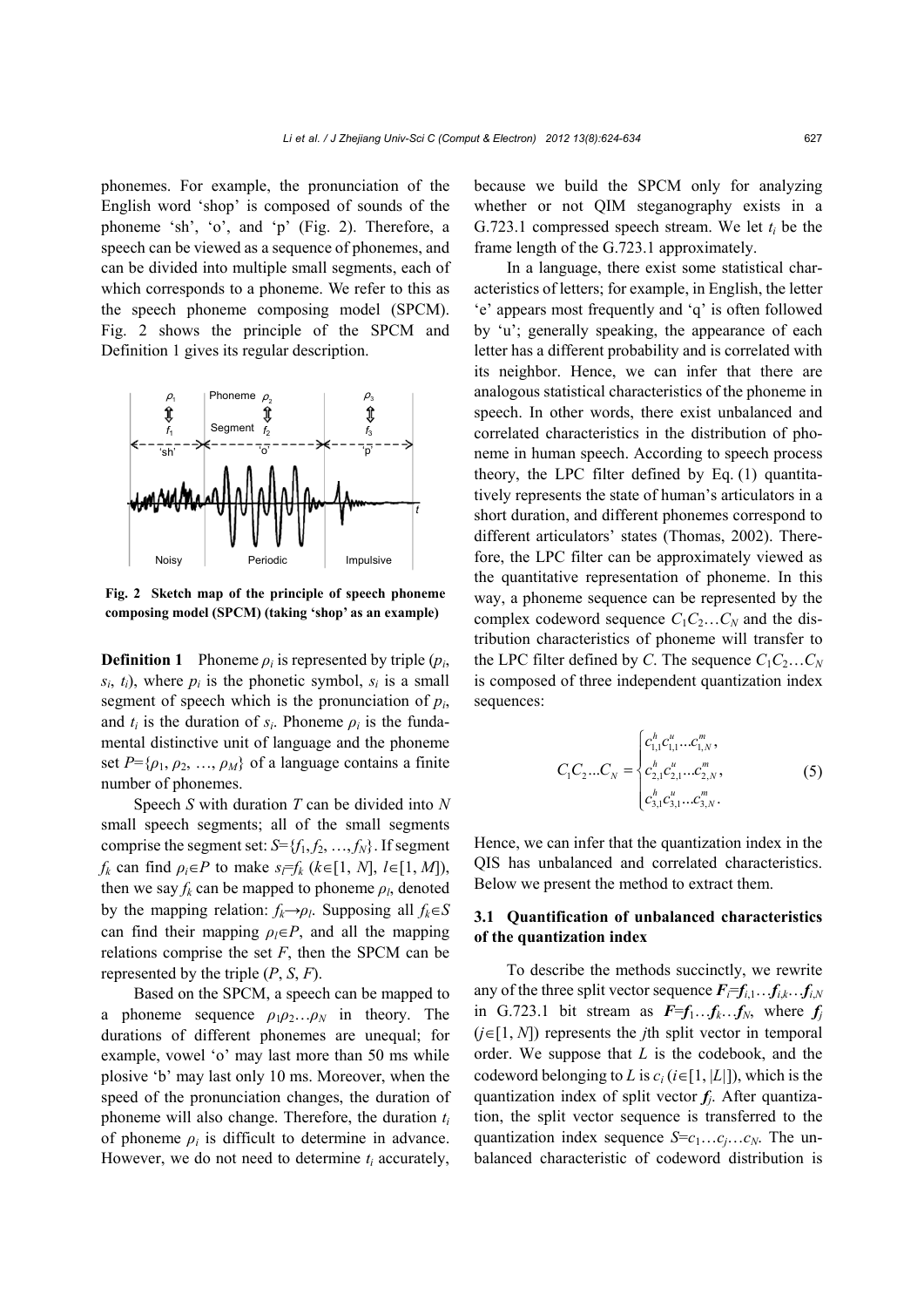quantified by the codeword distribution histogram (CDH) defined as follows:

$$
H = (h_1, h_2, ..., h_n),
$$
 (6)

where *n* is equal to  $|L|$  which is the number of codewords in codebook *L*, and  $h_i$  ( $i \in [1, n]$ ) represents the appearance probability of codeword  $c_i$  in  $S$ , which is defined as follows:

$$
h_{i} = \sum_{j=1}^{N} \mathbf{P} \mathbf{r}_{ij} \cdot \mathbf{P} \mathbf{r}_{j} = \frac{1}{N} \sum_{j=1}^{N} \mathbf{P} \mathbf{r}_{ij},
$$
(7)

where Pr*j* represents the probability of choosing the split vector  $f_i$  ( $j \in [1, N]$ ) located in the *j*th position according to temporal order, and Pr<sub>i/*j*</sub> is the conditional probability of  $f_i$  taking  $c_i$  as the quantization vector, which is defined as

$$
Pr_{i/j} = \begin{cases} 1, & \text{if } s_j = v_i, \\ 0, & \text{else.} \end{cases}
$$
 (8)

## **3.2 Quantification of correlated characteristics of the quantization index**

We use the first-order Markov chain for quantifying the correlated feature. According to the acoustic production model, the phoneme is the basic unit for human pronunciation. So, the process of human speaking can be viewed as a stochastic process of phoneme altering. We refer to this process as a phoneme state transition process. Therefore, a phoneme sequence  $\rho_1 \rho_2 \ldots \rho_N$  can be viewed as a state transition sequence. According to the statistics of linguistics, the appearance of a phoneme generally relates only to its previous phoneme. In this paper, we assume that the emergence of the next phoneme is related only to the current phoneme in a phoneme sequence. This relation can be represented based on the conditional probability as follows:

$$
\Pr\left(\frac{\rho_N}{\rho_1 \rho_2 ... \rho_{N-1}}\right) = \Pr\left(\frac{\rho_N}{\rho_{N-1}}\right). \tag{9}
$$

According to Eq. (9), we can infer that the stochastic state sequence  $\rho_1 \rho_2 \ldots \rho_N$  is a first-order Markov chain. Therefore, phoneme sequences can be regarded as a phoneme state transition first-order Markov chain. According to our analysis of the relationship between the phoneme and LPC filter, we can infer that the split vector sequence  $F=f_1...f_k...f_N$  is also a first-order Markov chain, and the state set is  $L = \{c_1, c_2, ..., c_{|L|}\}.$ The quantitative correlated feature of the codeword distribution can be represented by the state transition probability (STP) using the conditional probability as follows:

$$
a_{ij} = \Pr\left(\frac{c_j}{c_i}\right), \ 1 \le i, j \le M, \ \sum_{j=1}^{M} a_{ij} = 1. \tag{10}
$$

The conditional probability is hard to compute directly. Generally, it is often translated into calculating the joint probability as follows:

$$
a_{ij} = \Pr\left(\frac{c_j}{c_i}\right) = \frac{\Pr(c_i, c_j)}{\Pr(c_j)}, \quad c_i, c_j \in L. \tag{11}
$$

Given a G.723.1 bit stream segment, an STP *A* with  $|L|^2$  dimensions can be obtained according to Eq. (11). Obviously, STP *A* accurately describes the quantitative correlated characteristic of codeword distribution. However, the dimensionality of *A* is too large, a total of 65 536 possible transitions. Therefore, we do not directly use the matrix *A* as feature vectors because it is impractical.

We find that the distribution of STP is not balanced. The state transition that does not occur or rarely occurs is not very useful for reflecting the correlated feature and may be ignored. So, we choose only a subset  $E = \{b_1, b_2, ..., b_{|L|}\}$  of *A* to compute the STP. Elements of the subset are determined by statistics on a large-scale speech segment dataset. Supposing the number of speech segments in the dataset is *N*, and  $a_{ij}^k$  denotes the transition probability  $a_{ij}$  of the  $k$ th ( $1 \leq k \leq N$ ) speech in the dataset, the rule of selecting each  $b_i$  (1 <*i* <  $|L|$ ) is as follows:

$$
b_i = a_{ij}, \ \ j = \arg \max_{j \in [1, |I|]} \left\{ \sum_{k=1}^N a_{ij}^k \right\},\tag{12}
$$

where  $b_i$  is the transition probability from the current state to the most likely next state. We randomly select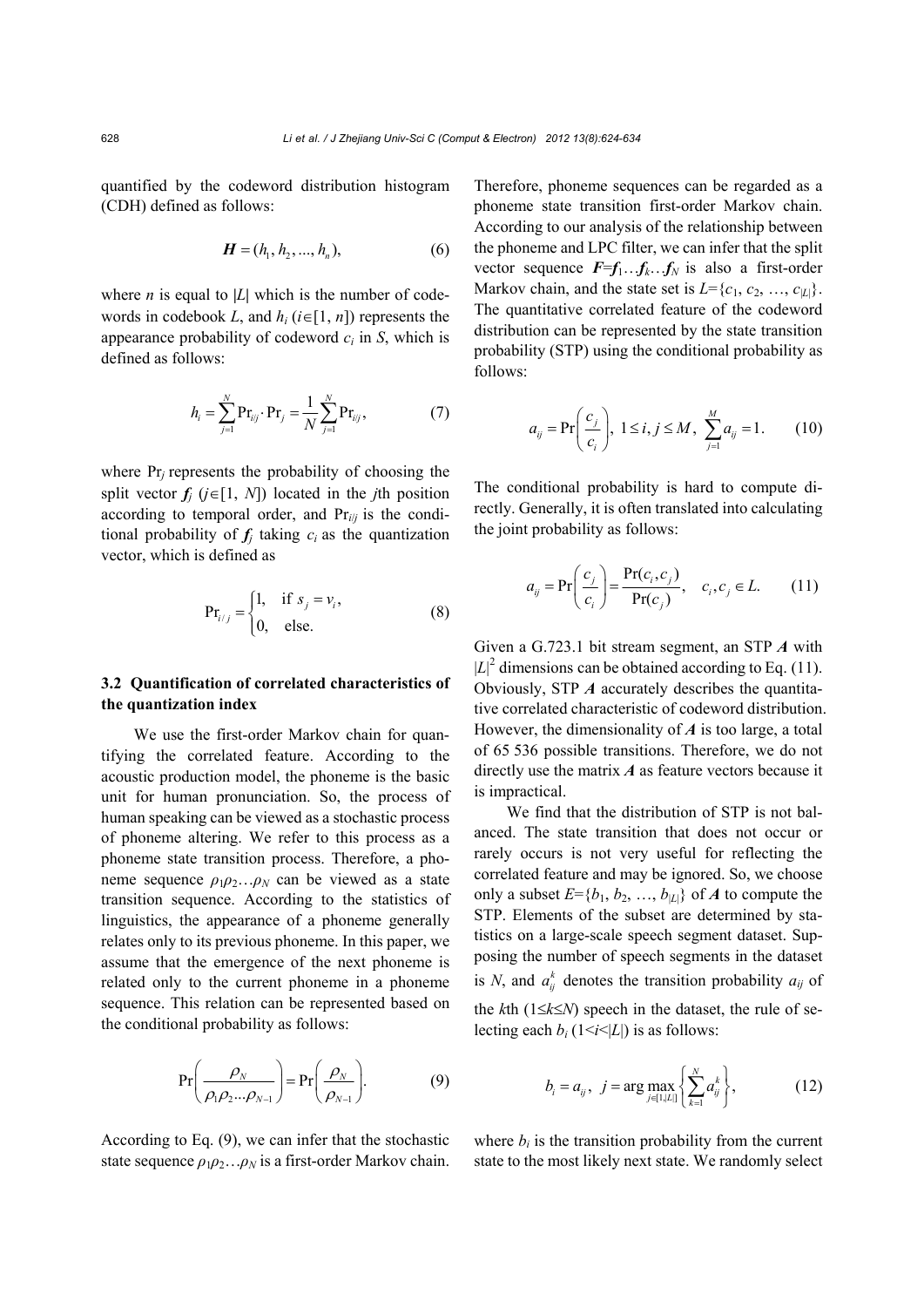2000 different speech segments and compute their state transition matrix. With  $b_i$  determined according to Eq. (12), the results are presented in Fig. 3 straightforwardly. After the elements of the subset are determined, the value of each *bi* can be extracted from *A* and all the values constitute a feature vector:

$$
T = (v_1, v_2, ..., v_{|L|}), \qquad (13)
$$

which is used to quantify the correlated characteristics of codeword distribution of the G.723.1 stream.

## **4 Detection methods based on supervised classification**

The aim of detection is to determine whether there is CNV-QIM information hiding in a G.723.1 compressed speech stream. We assume that its duration is finite, and its data is stored in file *S*. If *S* contains hidden data, then we call it 'stego', otherwise 'cover'. The information hiding detector can be expressed as

$$
y = f(t), y \in \{+1, -1\},
$$
 (14)

where *t* represents the feature vector extracted from *S*

for steganalysis and  $f(t)$  is the detection process that outputs the result of steganalysis. Obviously,  $f(t)$  is a two-category classifier, so the detection process is essentially a classification process: if *y*=+1, then *S* is in the 'cover' class; else, in the 'stego' class. For the classification problem, the method based on supervised classification is very effective; hence, we adopt this method as well. Fig. 4 presents the principle graph of our information hiding detector. Obviously, to run the detector, the key is to determine the feature vector and classifier.



**Fig. 4 Principle graph of the detector of CNV-QIM steganography in G.723.1 compressed speech bit stream**



**Fig. 3 Distribution of each codeword's most likely next state from the current state**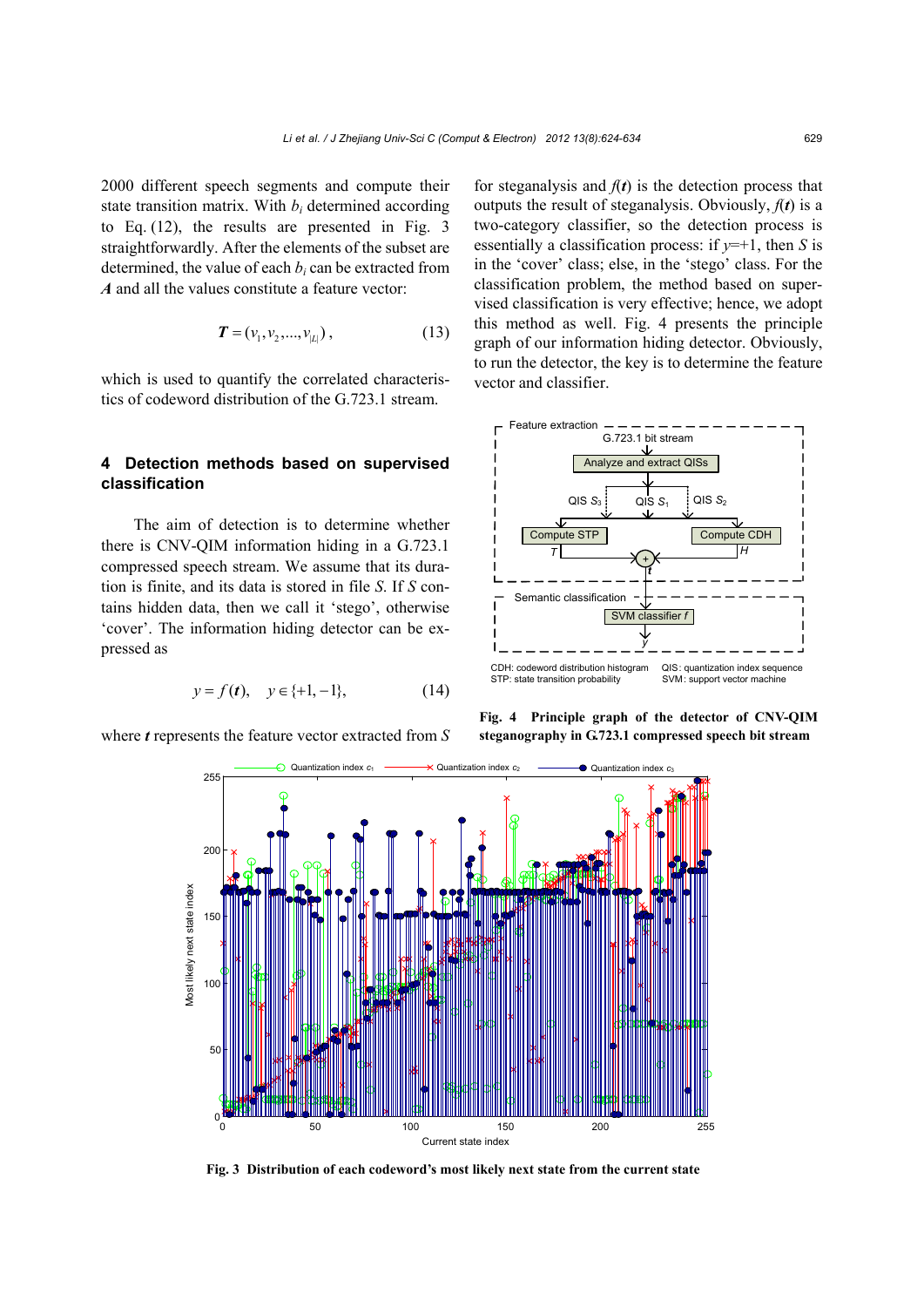In Section 3, we introduced two methods of extracting the quantitative codeword distribution characteristics. The first extracts the quantitative unbalanced characteristics of codeword distribution and obtains feature vector  $H=(h_1, h_2, ..., h_{|L|})$ , while the second extracts the quantitative correlated characteristic and obtains feature vector  $T=(v_1, v_2, ..., v_{|L|})$ . Obviously, either *H* or *T* expresses only part of characteristics of the codeword distribution; hence, separately using each of them as the feature vector is not sufficient for achieving a high precise detector. Therefore, we merge these two feature vectors and obtain a new hybrid feature vector (HFV):  $t=(h_1, v_1, h_2,$  $v_2, \ldots, h_{|L|}, v_{|L|}$ , which reflects all the codeword distribution characteristics. In the experiment, we will prove that the QIM steganography significantly changes the hybrid feature vector, which is a good feature for steganalysis. As regards the classifier of the supervised classification framework, we choose the support vector machine (SVM). The SVM classifier will be obtained through training. After obtaining the classifier, we use it to predict whether or not CNV-QIM steganography is in a new G.723.1 compressed bit stream.

## **5 Experiments and discussion**

The main purpose of this section is to evaluate the performance of our steganalysis method. Firstly, we show that the QIM steganography significantly changes the unbalanced and correlated characteristics of codeword distribution. Then, we use the quantified codeword distribution characteristics as the feature vector to train the supervised classifier as the QIM steganography detector and test its classification accuracy. To the best of our knowledge, there has been no report of methods for detecting QIM steganography in a compressed speech stream. In theory, however, the blind method proposed by Liu *et al*. (2009) can also be used to detect the steganography. Thus, we compare our detection method with it.

#### **5.1 Datasets**

We performed experiments on five different large speech datasets, each of which has different types of native speakers (Table 1). The duration of each speech in these datasets is 10 s and each speech segment is stored as a PCM file. Each speech file in the datasets is encoded according to the G.723.1 standard, and its corresponding G.723.1 bit stream file that contains 333 G.723.1 frames without hidden information is obtained. We assign the category label 'cover' for these files. Each codebook used for split vector quantization in G.723.1 is optimally divided to obtain the two sub-codebooks for QIM embedding, using the CNV algorithm proposed by Xiao *et al*. (2008). Each speech segment is encoded again and the secret data is hidden using the QIM steganography. So, we obtain the G.723.1 bit stream file with hidden information. We assign the category label 'stego' for these files. Each 'cover' and its corresponding 'stego' objects belonging to each dataset constitute the samples for training and testing the classifier.

**Table 1 Five speech datasets with different types of native speakers for experiments** 

| Dataset | Number of<br>speech segments | Native speaker type |  |  |
|---------|------------------------------|---------------------|--|--|
| CM.     | 500                          | Chinese man         |  |  |
| CW      | 532                          | Chinese woman       |  |  |
| EM      | 818                          | English man         |  |  |
| EW      | 824                          | English woman       |  |  |
| Hybrid  | 2674                         | All above types     |  |  |

## **5.2 Changes of the codeword distribution characteristics caused by QIM steganography**

To prove that the QIM steganography will make the codeword distribution characteristics change significantly, we introduce the vector variation rate (VVR) to measure the change degree of a vector. Assume *V* is an *N*-dimensional vector, and some operations can change the value in some dimensions of  $V$  into  $V^*$ . The VVR is defined as follows:

$$
VVR = \sum_{i=1}^{N} \tau_i / \sum_{i=1}^{N} \mu_i,
$$
 (15)

where *N* is the dimensionality of *V*, and  $\mu_i$  and  $\tau_i$  are defined as follows:

$$
\mu_i = \begin{cases} 1, & \text{if } a_i \neq 0, \\ 0, & \text{else,} \end{cases}
$$
 (16)

$$
\tau_i = \begin{cases} 1, & \text{if } a_i \neq 0 \& a_i \neq b_i, \\ 0, & \text{else,} \end{cases}
$$
 (17)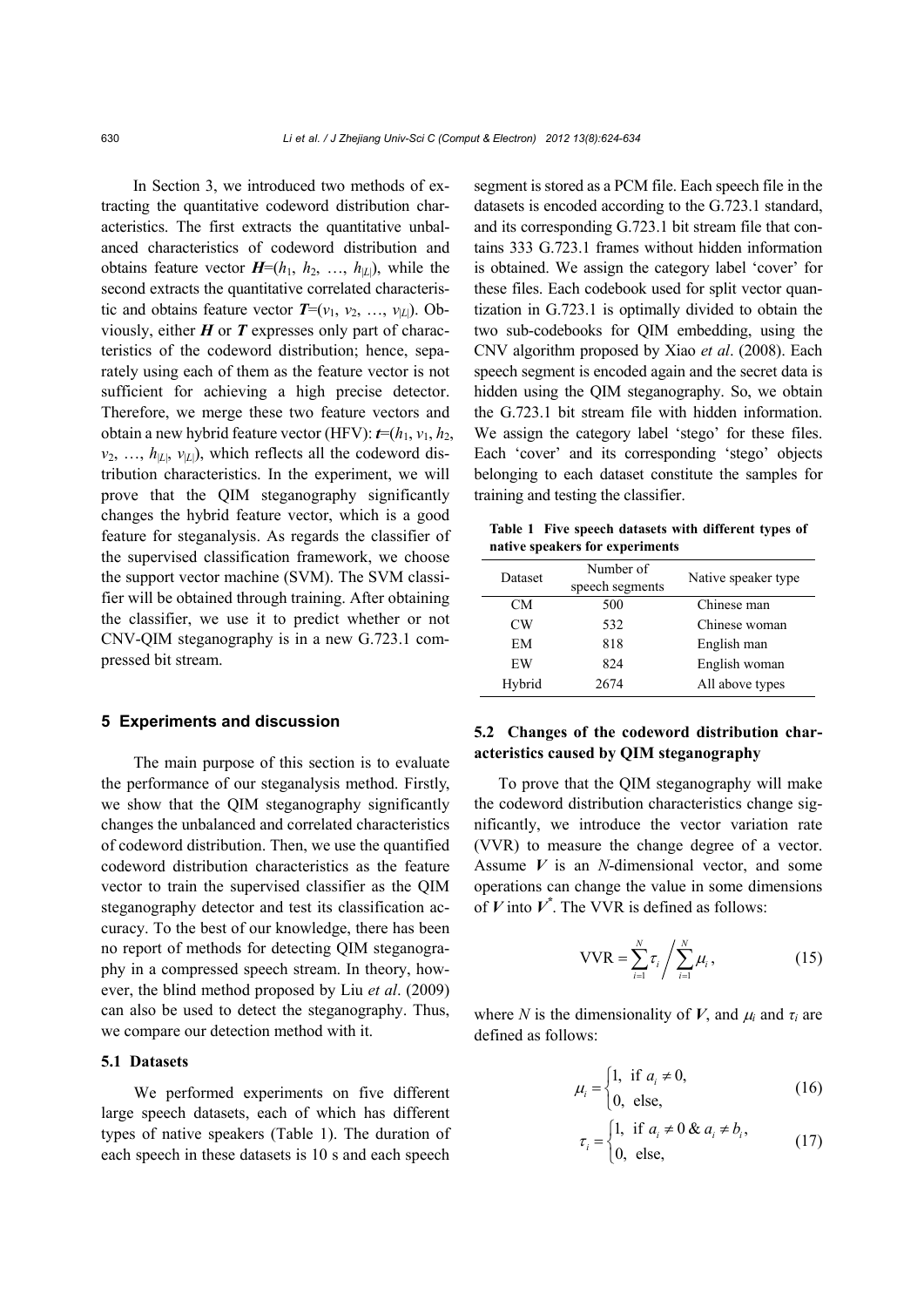where  $a_i$  represents the value of the *i*th dimension of *V*, and  $b_i$  is the value of  $V^*$  in the same dimension. Obviously, the larger the value of VVR, the larger the change degree of *V*.

In analyzing a given speech segment, we firstly encode it according to the G.723.1 standard, and then compute its CDH feature vector  $H$ . We apply the QIM steganography and repeat the above process to obtain the changed CDH feature vector  $\boldsymbol{H}^*$ . According to Eq. (15), we can compute the VVR of  $H$  caused by QIM steganography. To intuitively show the effect of QIM steganography on *H*, we divide the range of VVR into 10 intervals, each of which is  $d_i = [i \times 0.1]$ ,  $(i+1)\times 0.1$  ( $i \in \{0, 1, ..., 9\}$ ). We compute the VVR of *H* towards 2000 different speech segments randomly selected from the hybrid dataset and the ratio of speech segments with VVR belonging to *di*. The results are shown in Fig. 5.



**Fig. 5 Effect of quantization index modulation (QIM) steganography on the unbalanced characteristics of codeword distribution in the quantization index sequence (QIS)**

We observe that VVR of *H* of most speech segments is greater than 0.6. This means that about  $60\%$  dimensions of the values of vector  $H$  change after QIM steganography. Using the same method, we can quantify the effect of QIM steganography on the STP feature vector *T*. The results (Fig. 6) indicate that QIM steganography changes *T* in a similar way. Obviously, the extracted feature vectors are very sensitive to QIM steganography. This is very important for steganalysis.



**Fig. 6 Effect of quantization index modulation (QIM) steganography on the correlated characteristics of codeword distribution in the quantization index sequence (QIS)**

#### **5.3 Performance evaluation**

Towards each dataset noted above, we select 75% 'cover' and its corresponding 'stego' samples as the training set and the remaining 25% samples as the testing set. We use the classifier's recall and precision to measure the performance of our detecting classifier of the QIM steganography in G.723.1 bit stream. We define the recall of classifier (RoC) and the precision of classifier (PoC) as follows:

$$
RoC = \frac{Q}{Q + Q^*},\tag{18}
$$

$$
PoC = \frac{Q}{Q + E^*},\tag{19}
$$

where *Q* represents the number of 'stego' samples, the category of which is correctly predicted by the classifier, and  $E^*$  and  $Q^*$  respectively represent the numbers of 'cover' and 'stego' samples, the categories of which are falsely predicted by the classifier.

We use LIBSVM (Chang and Lin, 2001), a widely used library of SVM, to train the classifiers. To make the results more comparable, all the classifiers select the radial basis function (RBF) kernel function and all related parameters of each classifier are optimally adjusted by cross-validation. Below we compare the performance of our method with that of the method proposed by Liu *et al.* (2009), called the blind detection (BD) method. The experimental results of the five datasets are presented in Table 2.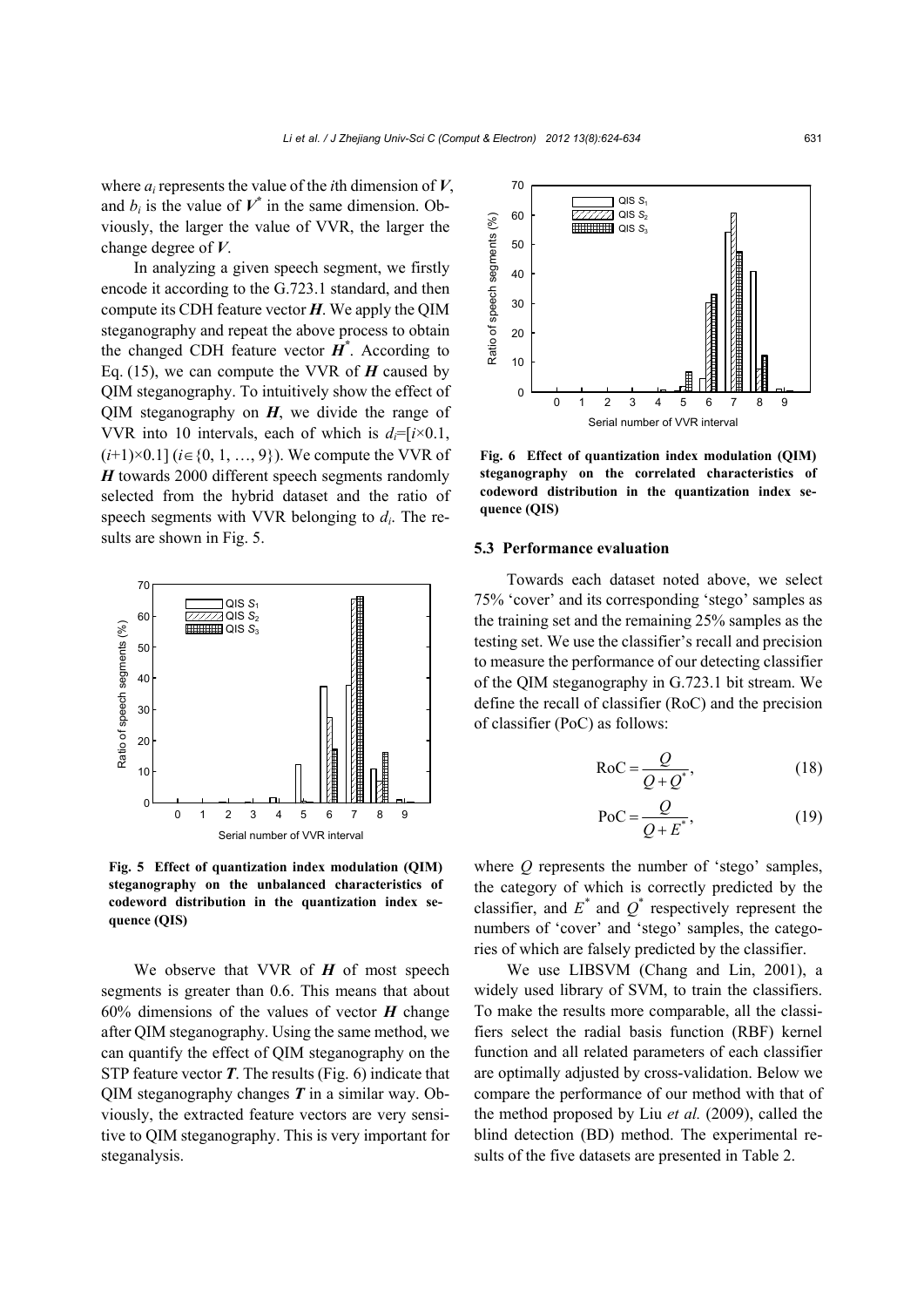**Table 2 Performance comparison of our method and the blind detection (BD) method proposed by Liu** *et al***. (2009)**

|                                                | Ours $(\%)$       |  |                                         |  |           |  | BD method |  |
|------------------------------------------------|-------------------|--|-----------------------------------------|--|-----------|--|-----------|--|
|                                                | Dataset $OIS S_1$ |  | QIS $S_2$                               |  | $OIS S_3$ |  | $(\%)$    |  |
|                                                |                   |  | RoC PoC RoC PoC RoC PoC RoC PoC         |  |           |  |           |  |
| CМ                                             |                   |  | 99.2 98.4 99.2 96.9 94.0 96.7 49.6 50.0 |  |           |  |           |  |
| CW <sub></sub>                                 |                   |  | 97.7 97.0 96.2 96.9 95.5 94.8 52.5 47.2 |  |           |  |           |  |
| EM                                             | 100               |  | 96.2 95.6 97.0 91.2 80.9 55.4 50.9      |  |           |  |           |  |
| EW                                             |                   |  | 97.5 99.0 98.1 98.1 95.2 98.5 58.3 53.8 |  |           |  |           |  |
| Hybrid 97.9 98.0 98.4 96.8 95.5 94.4 56.0 51.4 |                   |  |                                         |  |           |  |           |  |

The proposed method extracts the feature vector for steganalysis in a compressed domain and the detection is implemented on the QIS. If we find one QIS having QIM steganography, we can know that there exists QIM steganography in the G.723.1 bit stream. So, we list the RoC and PoC of the three QISs. However, the BD method extracts the feature vector in the uncompressed domain and has only one detection result. According to Table 2, our method's performance is far better than that of the BD method: the RoC and PoC of QIS *S*1 of our method are more than 96% while those of the BD method are less than 60% towards all the datasets.

Another advantage of our method is that it can adapt to different languages and native speakers. From Table 2, we can see that our method possess good performance towards different datasets. The underlying reason for this advantage is as follows: the hybrid feature vector (HFV) of codeword distribution is almost consistent for different native speakers. To prove it, we first encode all the 500 speech segments in the CM dataset according to the G.723.1 standard,

and then extract QIS  $S_1$  to compute its HFV; finally, using all 500 extracted HFVs, we compute the mean coefficient of each sub-vector of HFV as shown in Fig. 7a. Using the same process, results of other datasets are shown in Figs.7b–7d. We observe a low HFV variability coefficient distribution for different datasets. Therefore, constructing a different classifier for each native language speaker is not required. This greatly improves the adaptability of the method.

However, note that the speech sample used for testing is as long as 10 s. Our aim is to detect the CNV-QIM steganography in G.723.1 compressed stream in VoIP applications. The speech stream in VoIP application is real-time, and must be stored before information hiding detection. To make the detection fast and reduce the need for storage space, we hope that the detection can also work well when the duration of speech stream is below 10 s. Obviously, the shorter the needed duration of the speech stream, the better the detection precision. We will test the impact of duration of bit stream on the detection performance in the next experiment.

# **5.4 Impact of the duration of bit stream on performance**

With the view to evaluate the impact of duration of bit stream, we reconstruct the new datasets based on the five datasets above. We cut *N* (0<*N*<333) frames in front of each G.723.1 stream file in the five datasets and constitute the new corresponding CM, CW, EM, EW, and hybrid datasets. Obviously, the duration of each sample in the new dataset is 0.03*N* s. We alter the value of *N* and observe the variation of RoC and PoC.



**Fig. 7 Coefficients distribution of the hybrid feature vector (HFV) of different types of native speakers**  (a) Chinese men; (b) Chinese women; (c) English men; (d) English women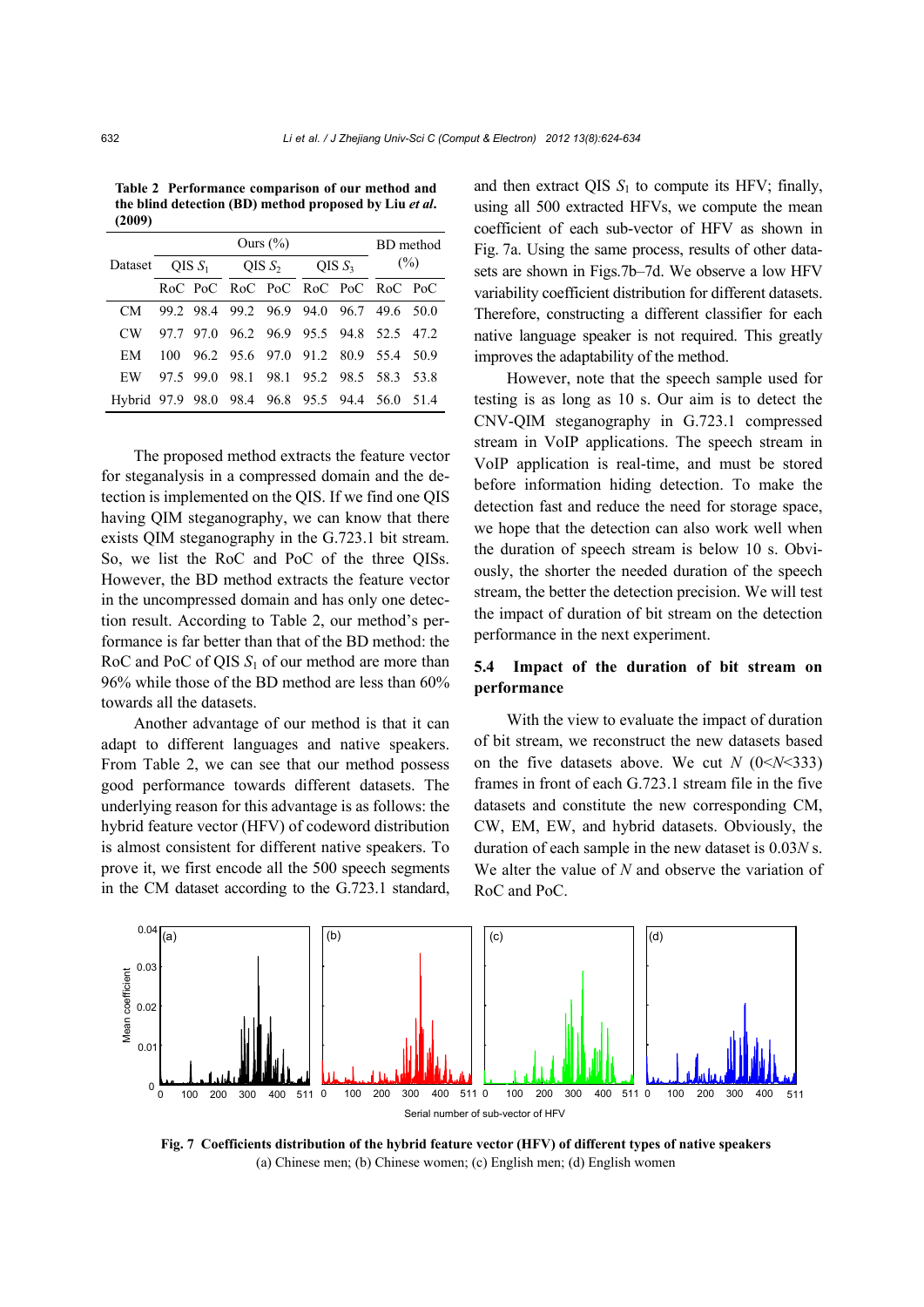Using the BD method (Liu *et al*., 2009), the performances at different durations are shown in Fig. 8. We observe that the RoC and PoC are all very low irrespective of the duration of the bit stream. The reason is that the BD method extracts the feature vector in the time domain but the QIM steganography has small impact on the speech signals, so the feature vector is not very effective for steganalysis.



**Fig. 8 RoC and PoC obtained using the BD method with different lengths of bit stream** 

Using our method, we experiment on the three QISs. The RoC and PoC of QIS *Si* (*i*=1, 2, 3) at different durations are shown in Fig. 9. We observe that the RoC and PoC are also not high when *N* is small, but as *N* becomes larger RoC and PoC increase rapidly. The RoC and PoC of QIS  $S_2$  are more than 90% on all the five datasets even though the number of frames in bit stream is only 120. This means that our method can effectively detect the QIM steganography in G.723.1 bit stream only by capturing a small segment speech stream of a monitored VoIP session, which is very important for VoIP corresponding censoring.

## **6 Conclusions**

In this paper, we present an effective detection method for detecting QIM steganography in G.723.1 compressed speech bit stream. Our method first illustrates the significant change of the quantization vector index sequence caused by QIM steganography.



**Fig. 9 RoC and PoC obtained using our method with**  different lengths of bit stream based on QIS  $S_1$  (a),  $S_2$  (b),  $or S_3(c)$ 

We build the codeword distribution histogram and the codeword state transition model to quantify the codeword distribution characteristics. Based on these two models, we obtain the feature vectors for training the classifiers for steganalysis. The experiment shows that our method can effectively detect QIM steganography with recall and precision all more than 90%, even for a compressed bit stream duration as low as 3.6 s. This confirms that our method has far better performance than the existing blind detection method.